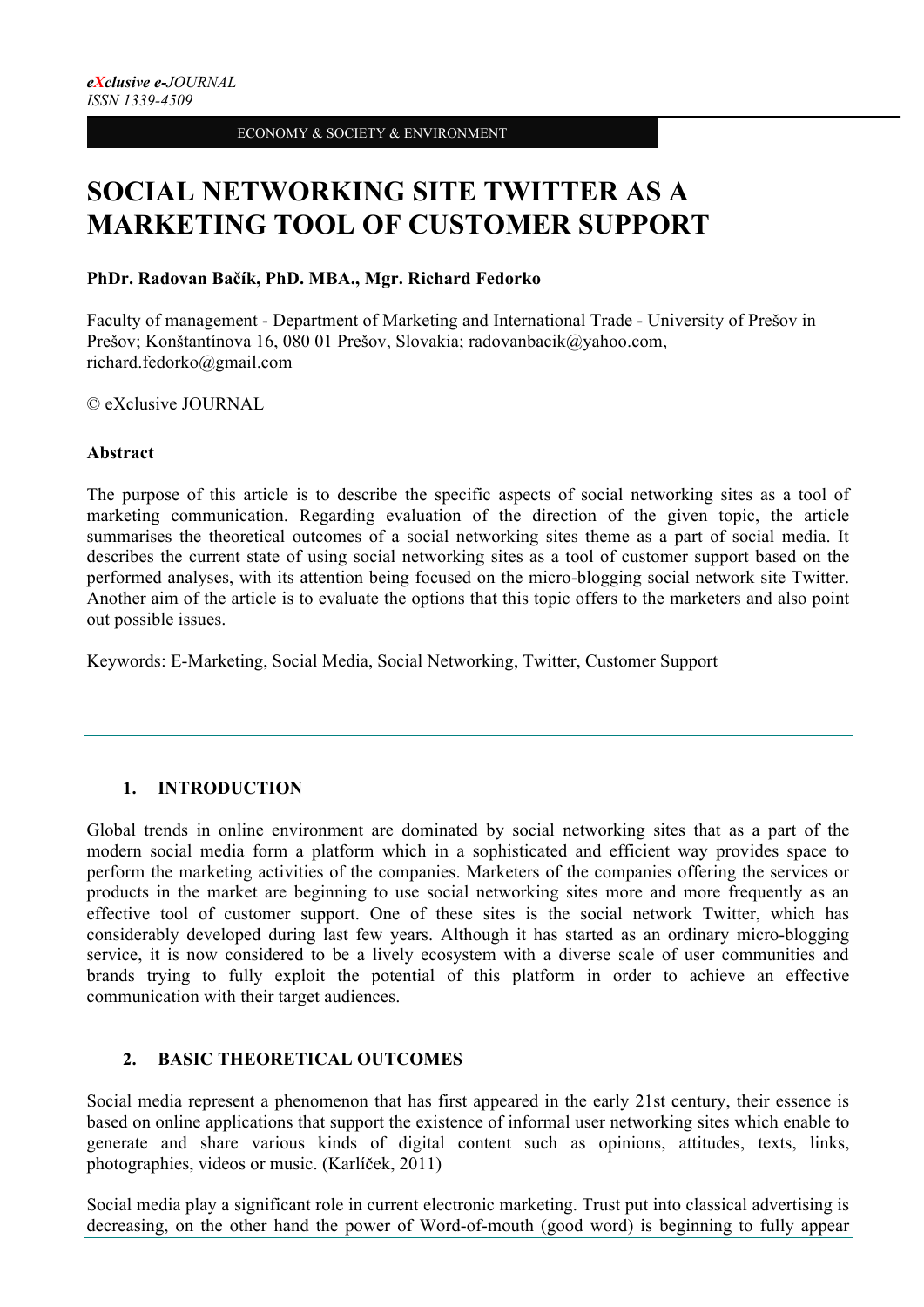again. This power is intensified by Internet, which allows a return back to the "collective wisdom". (Janouch, 2010)

Social networking sites are unlike social media based on the social bonds that are mutually interconnected. These social ties can have various levels, from the individual (friends, family) to organizational or global (Van Dijk, 2006).

Based on this fact it can be concluded that social networks inherently represent specific categories of social media.

An interesting point of view related to the topic of social networks has Olivier Blanchard (2011), which in his publication states that social networking sites represent a communication tool such as a phone or email, which serves to fulfil the essential corporate functions including public relations, marketing, management, customer service and market research.

Social networking sites as a part of social media generally represent services based on websites that enable individuals to create public or semi- public profile within a closed system, create a list of other users with whom they are connected, see and explore connections that were created by other users within the system. The character and distribution of these connections may vary from website to website. (Boyd - Ellison, 2007)

Based on the stated facts, we can summarise the most important features of social media (Bednar, 2011 - Tredaway, 2011 - Janouch, 2010):

- provide feedback
- social media are not only a source of information, but also a way to exchange and find information, create connections between members of social networks
- they form a place that allows to apply various types of advertising
- they help to acquire new clients
- enable to spread the reputation and positive feedback about the products

The authors Přikrylová, Jahodová (2010) describe the current situation and the use of social networking sites and states the following about the other options of marketing withing social networking sites: creating a profile of a brand in selected social networks

- collecting data about users and fans of the product or brand
- creating applications that allow users to come with the ideas that are related to the company or brand
- cooperation with the most active blogger or debater (mutually beneficial),
- monitoring attitudes and opinions in discussion forums
- uploading suitable videos and photographies on YouTube and other websites with shared content
- creating discussion forums and contributing to them
- creating a corporate blog
- publishing special press releases for the area of social networks

As author Dunda (2011) stated, in practice there are certain situations in which social networking sites help us to save time, obtain and process information, which we would not obtain within a reasonable time with the use of just conventional tools. Sharing these values offers companies the way to promote their products and services not only to the general public but also specific people, knowing that there exists a high probability that they would welcome the given offer.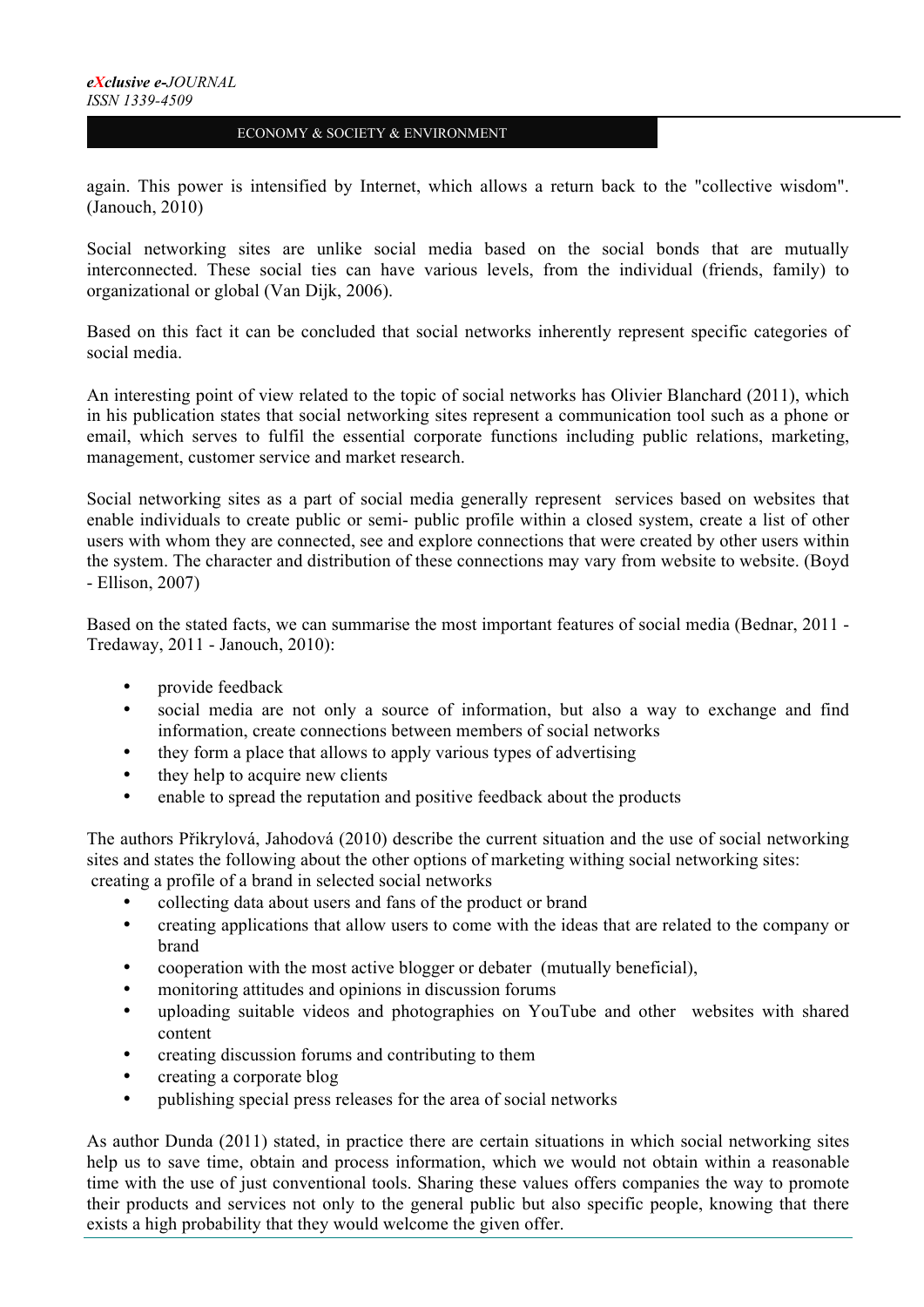## **3. CUSTOMER SUPPORT WITHIN SOCIAL NETWORKING SITES**

It is not news that social networking sites influence the way in which we spend time in online environment. Analysis of the company Experian Marketing Services (2013) which was focused on online users of the Internet in the U.S., UK and Australia, and their behavior for the period of the year 2012 points out to the fact that 27 % of time spent online is devoted to the social networks. Social networking sites are currently used worldwide by nearly every fourth person on earth with over 1.73 billion users. There is also an obvious trend of increase of the user base, with its YOY increase in 2013 predicted to be at 18.00 %. It is important to note that 67.70 % of Internet users worldwide in 2013 has used social networking sites services at least once a month, with predictions for year 2017 assuming that 78.80 % of internet users will use social networking sites services at least once a month. As it is clear by observing Figure 1, the increase of the number of social networking sites users has decreasing trend. On the other hand, it does not change the fact that the estimated number of users of social networking sites for 2017 is predicted to be at approximately 2.55 billion users. (eMarketer, 2013)



Figure 1 The number of users of social networks globally *Source: Own work based on eMarketer.com*

Results of the analysis of the company Fishburn Hedges and Echo (McNaughton, 2012) published in July 2012, responded to the question whether social networking sites form an appropriate and effective communication channel with existing or potential clients. The published analysis states that annually more than 18 million customers in the UK communicated with the brands through social networking sites. With the opinion that social media represent a better form of communication than traditional phone conversation with a call-center worker agreed 65 % of the interviewed clients who have used the form of communication through social networking sites.

Another benefit of social networking sites as a relevant communication tool in the area of customer support are also the results of a survey of a marketing agency Conversocial (2013) published in October 2013, mainly investigating customer support within an environment of social networking sites. Published data point out that 81 % of the top 100 online sellers respond to stimuli of customer support through the social network Twitter. At the same time almost identical number- 80 % of the companies communicates ideas of customer support through the social network Facebook. An interesting discovery is that 50 % of retailers would close the complaint (issue that is being discussed) directed to the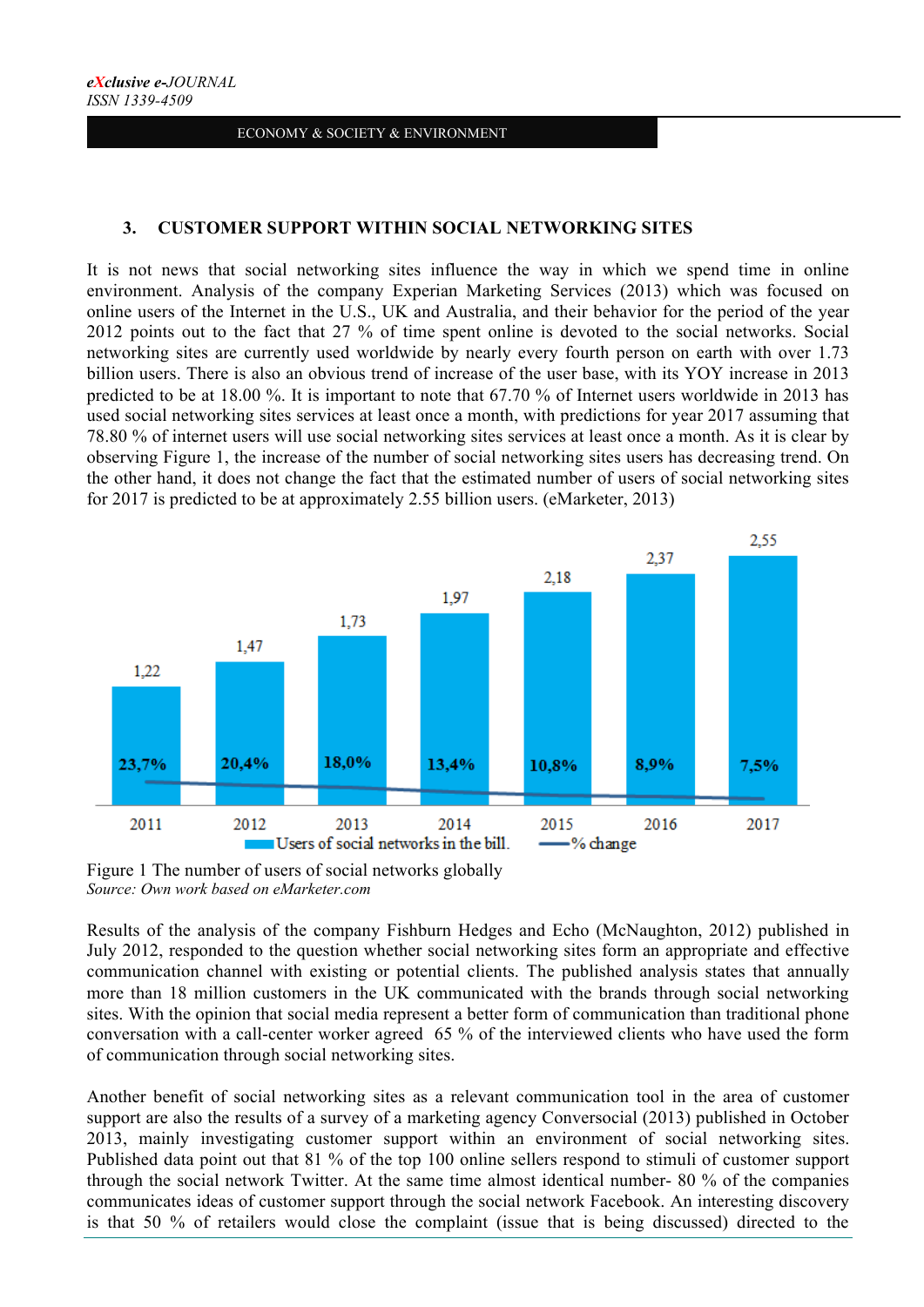#### *eXclusive e-JOURNAL ISSN 1339-4509*

#### ECONOMY & SOCIETY & ENVIRONMENT

customer support within an environment of a social network, without directing the problem further and involving the responsible department or workers.



Figure 2 An influence of social networks on customer support *Source: Own work based on Heiligman - Lieu, 2013*

Trend of using social networking sites as a relevant tool of marketing communication within the area of customer support is also confirmed by the results of research performed by Social Media Today and SAP (Heiligman - Lieu, 2012), where from the 118 surveyed companies 71.20 % stated that their company is actively using social networking sites as a tool for customer support. Within this group of respondents, more than 65 % of companies responded that they perceive the impact of social networking sites on customer support positively or very positively. 0.5 % of the respondents stated that social networking sites have a negative impact on their customer service (see Figure 2).



Graph 3 The use of social networking sites as a tool of customer support according to age *Source: Own work based on NM Incite (2012)*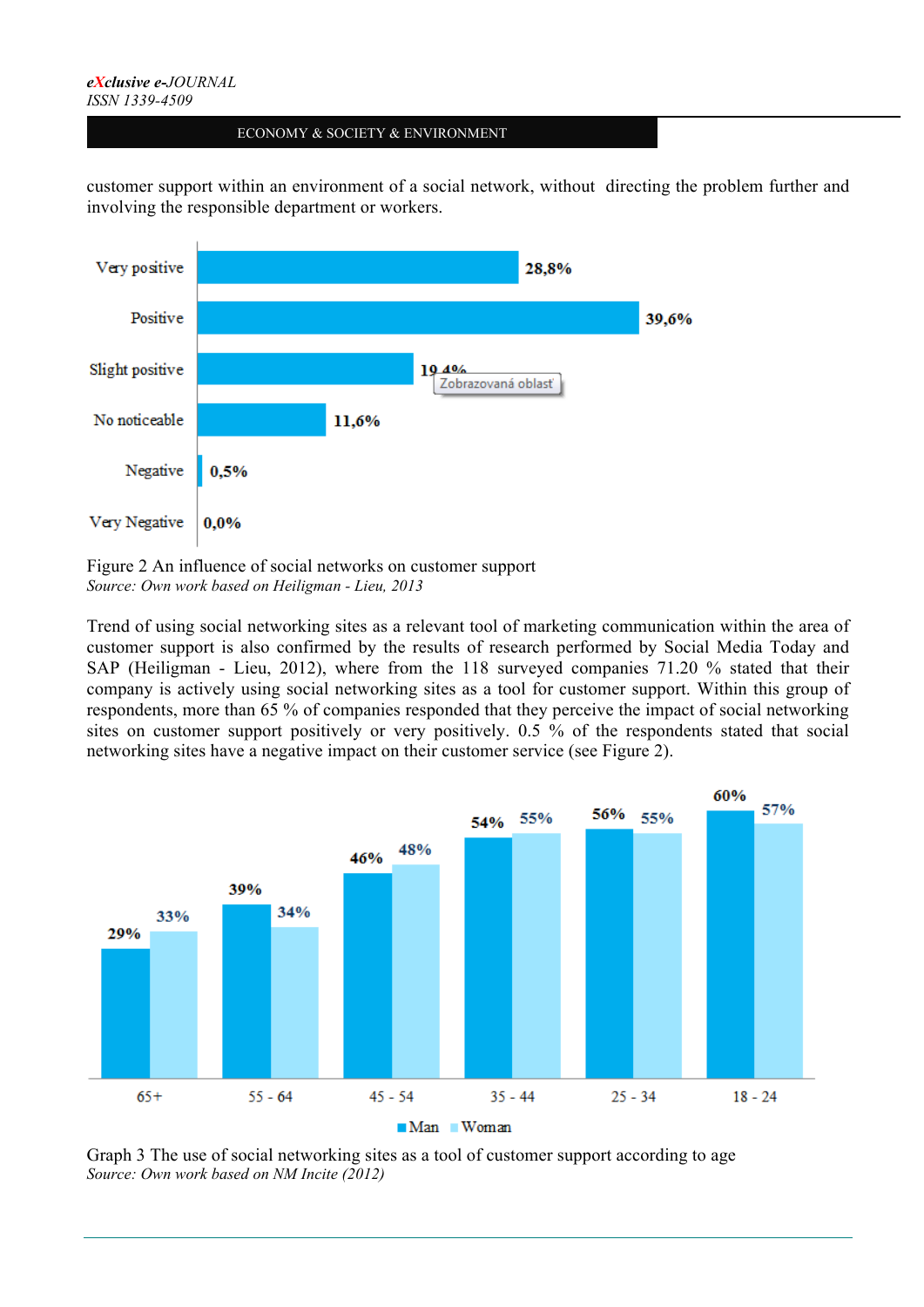Above described trends and matters are followed by the results of research by NM Incite (2012), observing the implementation of research and analyses within the media, focusing on the use of social media as a tool for customer support. The results of the research point out to the fact (see Figure 3) that more than 50 % of the surveyed respondents (2,000 respondents from the United States), all within the age group 18-44 years have used online social media as a tool for customer support.

# **4. SOCIAL NETWORK TWITTER**

At first, Twitter does not represent a classical model of social networking sites, but it is a popular microblogging platform in the form of sharing short messages "Tweets" with the maximum length of 140 characters between the users who follow your Twitter profile.

Social networking site Twitter with more than 500 million registered users (Semiocast.com, 2013), with 215 million monthly (MAP) and 100 million daily active users (DAP) (as of Oct. 2013) is the second most popular social networking site in ranking (Protalinski, 2013). The mentioned ranking is dominated by the social networking site Facebook, which with more than 1.11 billion monthly active users (MAP) and more than 665 million daily active users (DAP) represents the world's most widespread social networking site (Constine, 2013).



Graph 4 The number of monthly active users on the social networking site Twitter *Source: Statista.com, 2013*

A closer observation of the age structure of the social networking site Twitter is provided by an analysis of the Pew Research Center's Internenet & American Life Project (2013). The results of the analysis describe overally observed period from November 2010 until May 2013, whereby the data related to the period of year 2013 are built on the responses of 1,895 respondents living in the U.S., which had been collected during the months of April-May 2013. As stated, the fastest growing and the largest age group within the social networking site Twitter are users within the age range 18 to 29 years. Based on the stated data, it is possible to conclude that in all the observed age groups except for a group of users aged 65 + during the period between November 2010 and May 2013 has been recorded an increase of more than 100 %.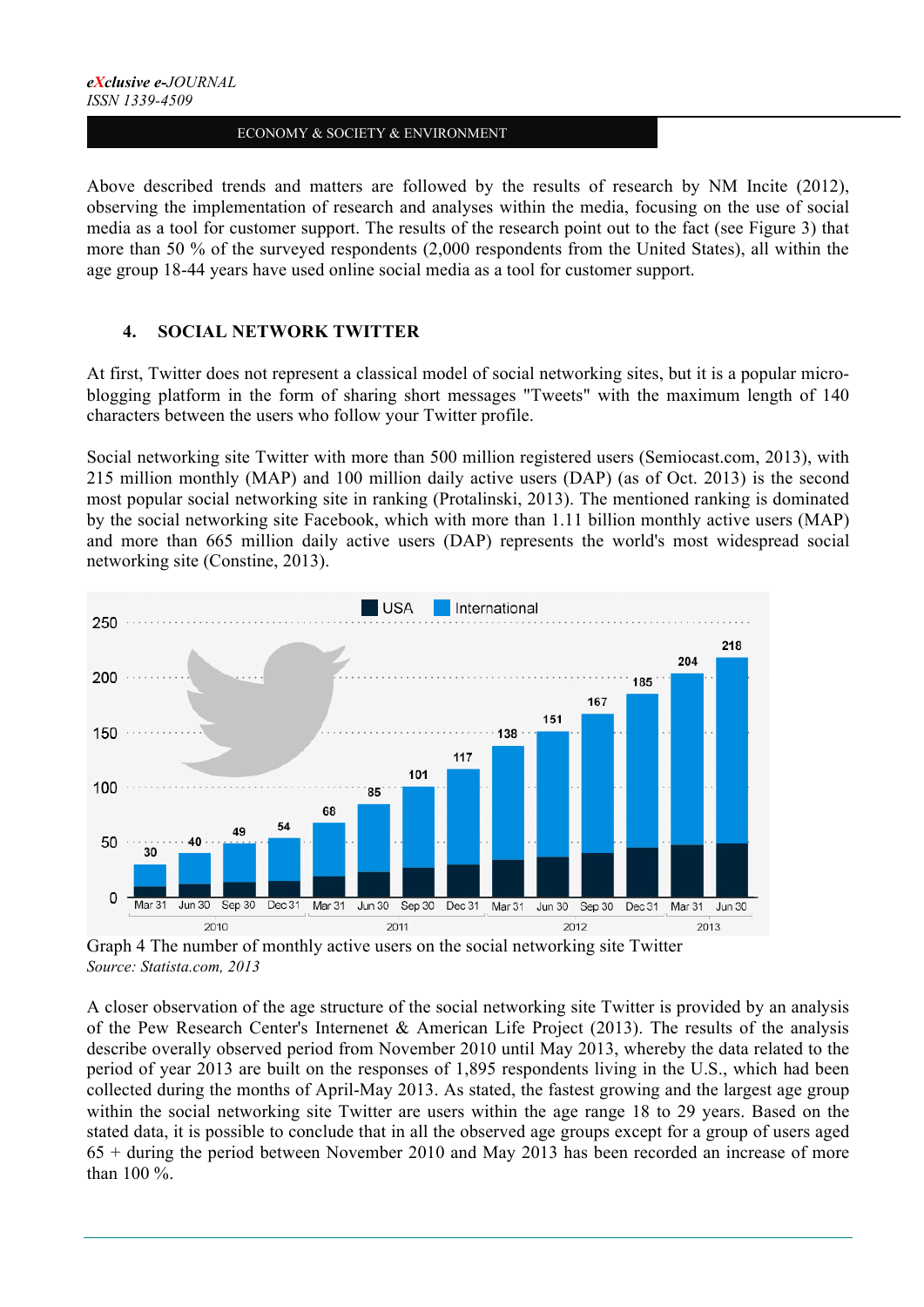The country with the most users in a social networking site Twitter are the United States with a share of 24.3 %, followed by Japan with 9.3 % share which represents 38.27 % of the share of the United States. Regarding Europe, the ranking is dominated by the United Kingdom (4.3 %), followed by Spain (4.3 %), Russia (2.6 %) and France (2.1 %). Countries with a share of less than 1.9 % in an absolute ranking represent 26 % (Richter, 2013). Regarding the comparison in the case of evaluation of penetration (for this purpose the penetration means the value of monthly active users of the social networking site Twitter to the number of internet users in general), the United States (11 %) ranked only as the number eight. Ranking is dominated by Saudi Arabia (33 %), Indonesia (19 %), Spain (14 %) and the UK (12 %). (Richter, 2013b)

# **5. THE MEANING OF SOCIAL NETWORKING SITE TWITTER AS A TOOL OF CUSTOMER SERVICE**

The significance of the social networking site Twitter as a tool of customer support is confirmed by the analysis of Simple Measured (2013) which during a period of the first quarter of 2013 evaluated the implementation of customer support on a social networking site Twitter within the top 100 global brands based on the ranking of the company Interbrand (2013). The results of the analysis indicate that as of March 2013, 99 % of brands actively communicated through their profiles with their fans, what in comparison with the period of December 2013 represents an increase of 4.2 % (see Figure 6). 30 % of brands in March 2013 in addition to the main profile also owned a profile specialised for addressing the complaints and the problems of the customers (see Figure 6). Another significant fact is that compared to the period of December 2013 within the observed variable, there is an increase of brands with the profile specialised for customer support by 30.4 %.



```
\blacksquare Dec. 2012 \blacksquare Mar. 2013
```
Graf 6 Share of the brands with Twitter profile and a specialised Twitter profile for the purpose of customer support

*Source: Own work based on Simple Measured (2013)*

Apart of that, analysis (Simple Measured, 2013) further shows that only 10 % of brands implementing customer service within an environment of social networking site Twitter is able to answer more than 70 % of stimuli - tweets (see Figure 7). In this case, it is important to state that some "tweets" of the users do not represent actual stimuli but an accompanying communication, which therefore does not require the response of the brand.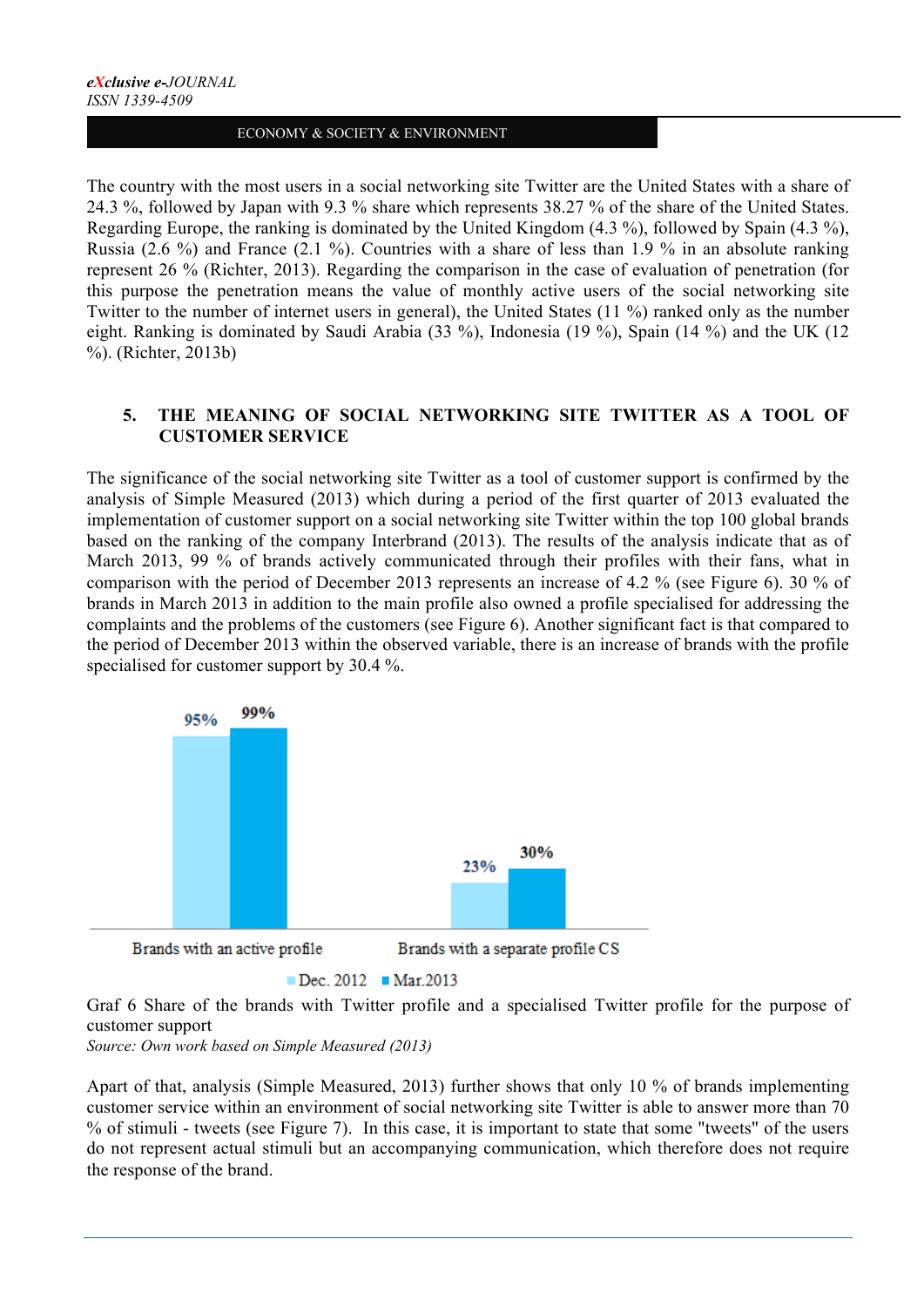

Figure 7 The average rate of answered initiatives directed at the profiles of the brands *Source: Own work based on Simple Measured (2013)*

However, in our opinion, in terms of building a positive image, it is necessary to reply to every initiative regardless of whether it is more or less relevant. Observing the data from a broader persepctive (Simple Measured, 2013), the analysis indicates that the average response rate during the period of first quarter of 2013 was 42 %. In the case of the observed variable response times of the brand to the stimuli from the users the average response time of 5.1 hours was achieved (Measured Simple, 2013). As Figure 8 states, only 10 % of the observed brands was on average able to respond to the users within one hour of receiving their message. It is essential to state that the enormous amount of the messages that is necessary to process, in the case of the top global brands is caused by the fact that it is not possible to respond to all these messages in a relevant way and within a reasonable time.



Figure 8 Reaction time of answering messages directed to the profiles of brands *Source: Own work based on Simple Measured (2013)*

The relevance of specific departments of customer support brands in an environment of social networking sites is generally confirmed by the fact that 42 % of social media users expect a reply of the customer support within one hour (Baer, 2013). In the case of an analysis of the author Belleghema (2013), which was performed on a sample of 2,450 respondents from different corners of the world, the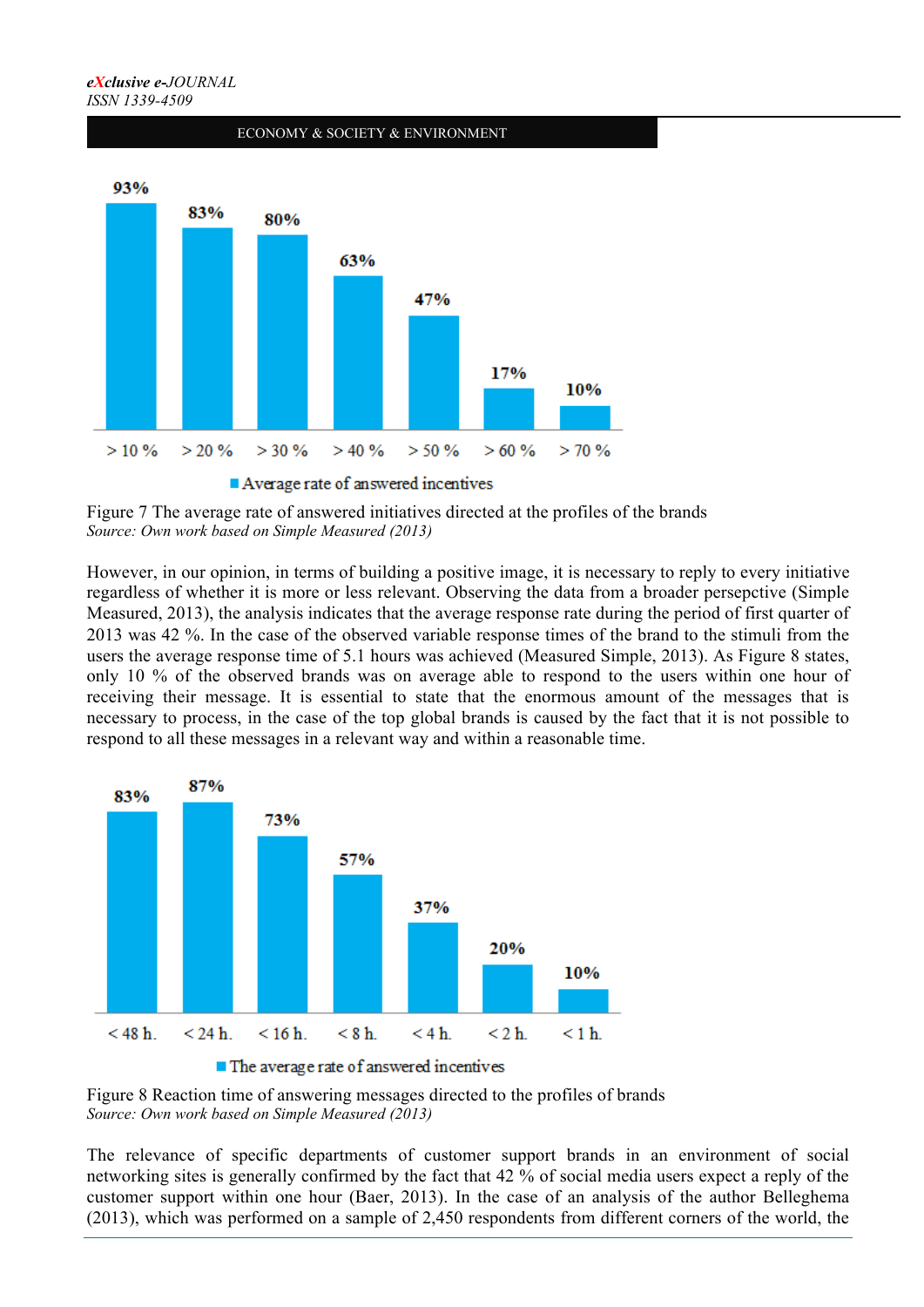share of customers expecting a relevant response to their message through the social networking site Twitter until 4 hours was represented by 54 %.

# **6. CONCLUSION**

Global brands now begin to realise that mere presence on social networking sites is no longer sufficient. Current trends or results of the analyses ( McNaughton, 2012; Conversocial, 2013 Pew Research Center 's Internenet & American Life Project, 2013 Simple Measured, 2013 Baer, 2013 Belleghem, 2013) prove that the implementation of customer support or even the existence of specific profiles for customer support of the brands on the social networks is now more than a competitive advantage. We dare to state that it is in some cases even essential. Generally, it applies that through the profiles and pages on social networking sites in order to build relationships with customers is possible to get and create a community of fans of the given brand. Page or profile of the brand in turn creates a space which enables users to effectively and immediately communicate all relevant activities. Therefore, it is possible apply a system of functioning social networks within the customer support on the model of public management, where the target group is not formed by potential and existing clients but the population of the region itself. Twitter profile of regional government would therefore as a communication channel in our opinion represent a suitable complement of the communication mix of the given organisation. Together with classical and established forms of communication with the citizens, it would represent an innovative and flexible channel which would solve the general questions of the citizens. Social networking sites in relation to customer support should be perceived as a part of building a positive image and at the same time the relationship between the customer and the brand or organisation. Implementation of customer support allows a flexible way to react to the stimuli, questions and issues without compromising the reputation of the brand.

## **Sources:**

- 1. BAER, J. 2013. ARE CONSUMER EXPECTATIONS FOR SOCIAL CUSTOMER SERVICE REALISTIC? [online] [cit. 2013-12-15] Available on the Internet: <http://socialhabit.com/uncategorized/customer-service-expectations/>
- 2. BELLEGHEM, S.V. 2013. The Self Service Economy. ? [online] [cit. 2013-12-15] Available on the Internet: <http://www.slideshare.net/stevenvanbelleghem/the-self-serving-economy>
- 3. Blanchard, O. 2011. Social media ROI. Boston : Pearson Education, 2011. 320 s. ISBN 0- 7897-4741-3.
- 4. Boyd, M. Ellison N.B. 2007. Social Network Sites: Definition, History, and Scholarship. Washington D.C. : International Communication Association, 2007, Zv. VII. ISSN 1803-6101.
- 5. BRANDT, M. 2013. Over 200 Million Twitter Users. [online] [cit. 2013-12-15] Available on the Internet: <http://www.statista.com/chart/1520/over-200-million-twitter-users/>
- 6. CONSTINE, J. 2013. Facebook's Growth Since IPO In 12 Big Numbers. [online] [cit. 2013- 07-11] Available on the Internet: <http://techcrunch.com/2013/05/17/facebook-growth/>
- 7. CONVERSOCIAL, 2013. Social Customer Service Performance Report. [online] [cit. 2013- 10-15] Available on the Internet: <http://cdn2.hubspot.net/hub/154001/file-214612143 pdf/Social Customer Service Performance Report June 2013.pdf>
- 8. DORČÁK, P. POLLÁK, F. 2010. Marketing a e-Business. 1. vyd. Prešov : Prešovská univerzita v Prešove, Fakulta manažmentu, 2010. 81 s. ISBN 978-80-555-0137-6.
- 9. DUGGAN, M. BRENNER, J. 2013. The Demographics of Social Media Users 2012. [online] [cit. 2013-12-15] Available on the Internet: <http://www.pewinternet.org/~/media/ Files/Reports/2013/PIP\_SocialMediaUsers.pdf>